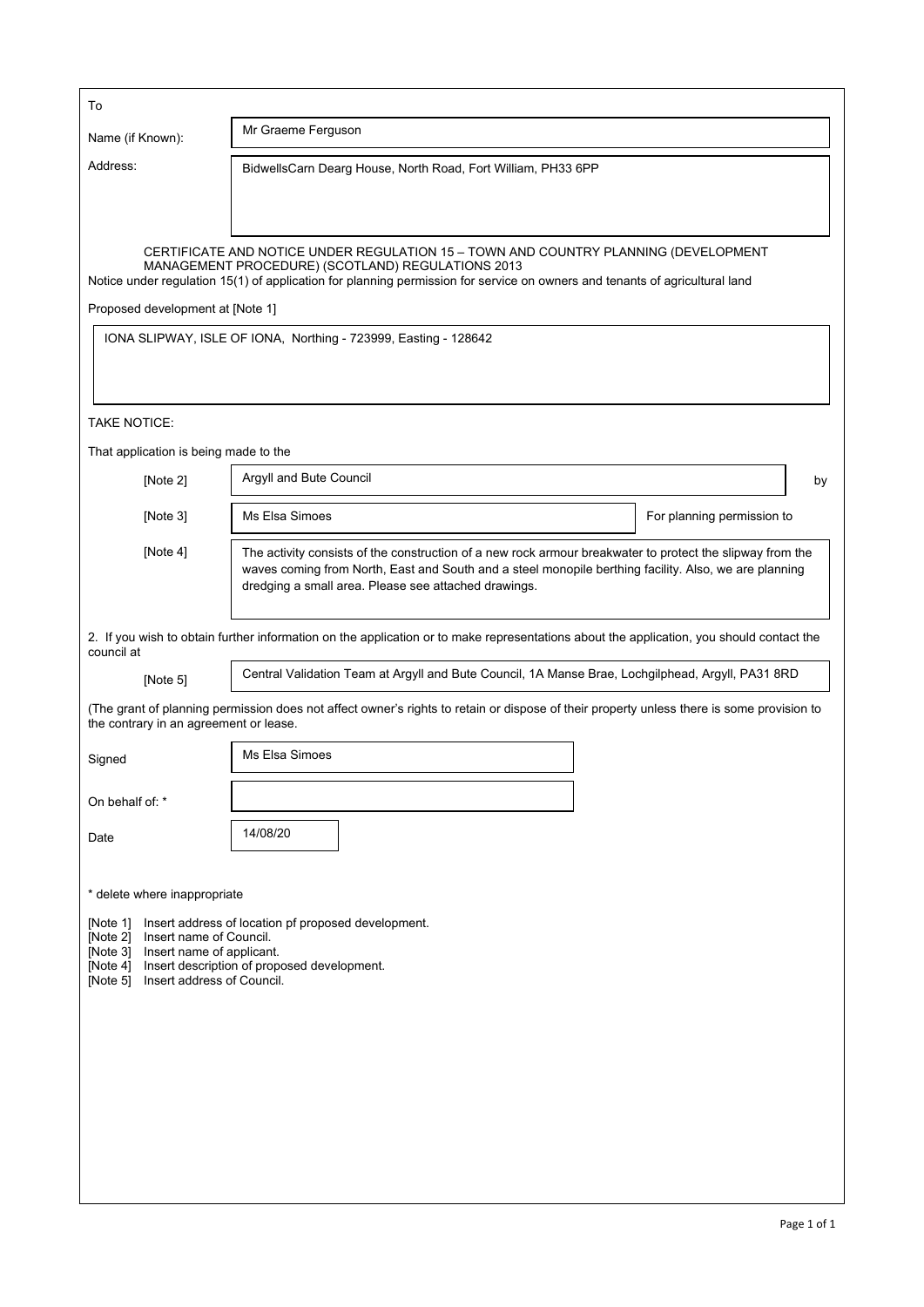| To                                                                                                                                                                                                                                                |                                                                                                                                                                                                                                                                                                                     |                            |  |
|---------------------------------------------------------------------------------------------------------------------------------------------------------------------------------------------------------------------------------------------------|---------------------------------------------------------------------------------------------------------------------------------------------------------------------------------------------------------------------------------------------------------------------------------------------------------------------|----------------------------|--|
| Name (if Known):                                                                                                                                                                                                                                  | Mr Graeme Ferguson                                                                                                                                                                                                                                                                                                  |                            |  |
| Address:                                                                                                                                                                                                                                          | BidwellsCarn Dearg House, North Road, Fort William, PH33 6PP                                                                                                                                                                                                                                                        |                            |  |
|                                                                                                                                                                                                                                                   |                                                                                                                                                                                                                                                                                                                     |                            |  |
|                                                                                                                                                                                                                                                   |                                                                                                                                                                                                                                                                                                                     |                            |  |
|                                                                                                                                                                                                                                                   | CERTIFICATE AND NOTICE UNDER REGULATION 15 - TOWN AND COUNTRY PLANNING (DEVELOPMENT<br>MANAGEMENT PROCEDURE) (SCOTLAND) REGULATIONS 2013<br>Notice under regulation 15(1) of application for planning permission for service on owners and tenants of agricultural land                                             |                            |  |
| Proposed development at [Note 1]                                                                                                                                                                                                                  |                                                                                                                                                                                                                                                                                                                     |                            |  |
| Northing - 723423, Easting - 129921                                                                                                                                                                                                               | <b>Fionnphort Slipway</b>                                                                                                                                                                                                                                                                                           |                            |  |
|                                                                                                                                                                                                                                                   |                                                                                                                                                                                                                                                                                                                     |                            |  |
| <b>TAKE NOTICE:</b>                                                                                                                                                                                                                               |                                                                                                                                                                                                                                                                                                                     |                            |  |
| That application is being made to the                                                                                                                                                                                                             |                                                                                                                                                                                                                                                                                                                     |                            |  |
| [Note 2]                                                                                                                                                                                                                                          | Argyll and Bute Council                                                                                                                                                                                                                                                                                             | by                         |  |
| [Note 3]                                                                                                                                                                                                                                          | Ms Elsa Simoes                                                                                                                                                                                                                                                                                                      | For planning permission to |  |
| [Note $4$ ]                                                                                                                                                                                                                                       | The activity consists of the construction of a new rock armour breakwater to protect the slipway from the<br>waves coming from South and West and a steel monopile overnight berthing facility; including walkway<br>and gangway access. Also, we are planning dredging a small area. Please see attached drawings. |                            |  |
| council at                                                                                                                                                                                                                                        | 2. If you wish to obtain further information on the application or to make representations about the application, you should contact the                                                                                                                                                                            |                            |  |
| [Note 5]                                                                                                                                                                                                                                          | Central Validation Team at Argyll and Bute Council, 1A Manse Brae, Lochgilphead, Argyll, PA31 8RD                                                                                                                                                                                                                   |                            |  |
| the contrary in an agreement or lease.                                                                                                                                                                                                            | (The grant of planning permission does not affect owner's rights to retain or dispose of their property unless there is some provision to                                                                                                                                                                           |                            |  |
| Signed                                                                                                                                                                                                                                            | Ms Elsa Simoes                                                                                                                                                                                                                                                                                                      |                            |  |
| On behalf of: *                                                                                                                                                                                                                                   |                                                                                                                                                                                                                                                                                                                     |                            |  |
| Date                                                                                                                                                                                                                                              | 14/08/20                                                                                                                                                                                                                                                                                                            |                            |  |
|                                                                                                                                                                                                                                                   |                                                                                                                                                                                                                                                                                                                     |                            |  |
| * delete where inappropriate<br>[Note 1]                                                                                                                                                                                                          |                                                                                                                                                                                                                                                                                                                     |                            |  |
| Insert address of location pf proposed development.<br>[Note 2]<br>Insert name of Council.<br>Insert name of applicant.<br>[Note $3$ ]<br>Insert description of proposed development.<br>[Note $4$ ]<br>Insert address of Council.<br>[Note $5$ ] |                                                                                                                                                                                                                                                                                                                     |                            |  |
|                                                                                                                                                                                                                                                   |                                                                                                                                                                                                                                                                                                                     |                            |  |
|                                                                                                                                                                                                                                                   |                                                                                                                                                                                                                                                                                                                     |                            |  |
|                                                                                                                                                                                                                                                   |                                                                                                                                                                                                                                                                                                                     |                            |  |
|                                                                                                                                                                                                                                                   |                                                                                                                                                                                                                                                                                                                     |                            |  |
|                                                                                                                                                                                                                                                   |                                                                                                                                                                                                                                                                                                                     |                            |  |
|                                                                                                                                                                                                                                                   |                                                                                                                                                                                                                                                                                                                     |                            |  |
|                                                                                                                                                                                                                                                   |                                                                                                                                                                                                                                                                                                                     |                            |  |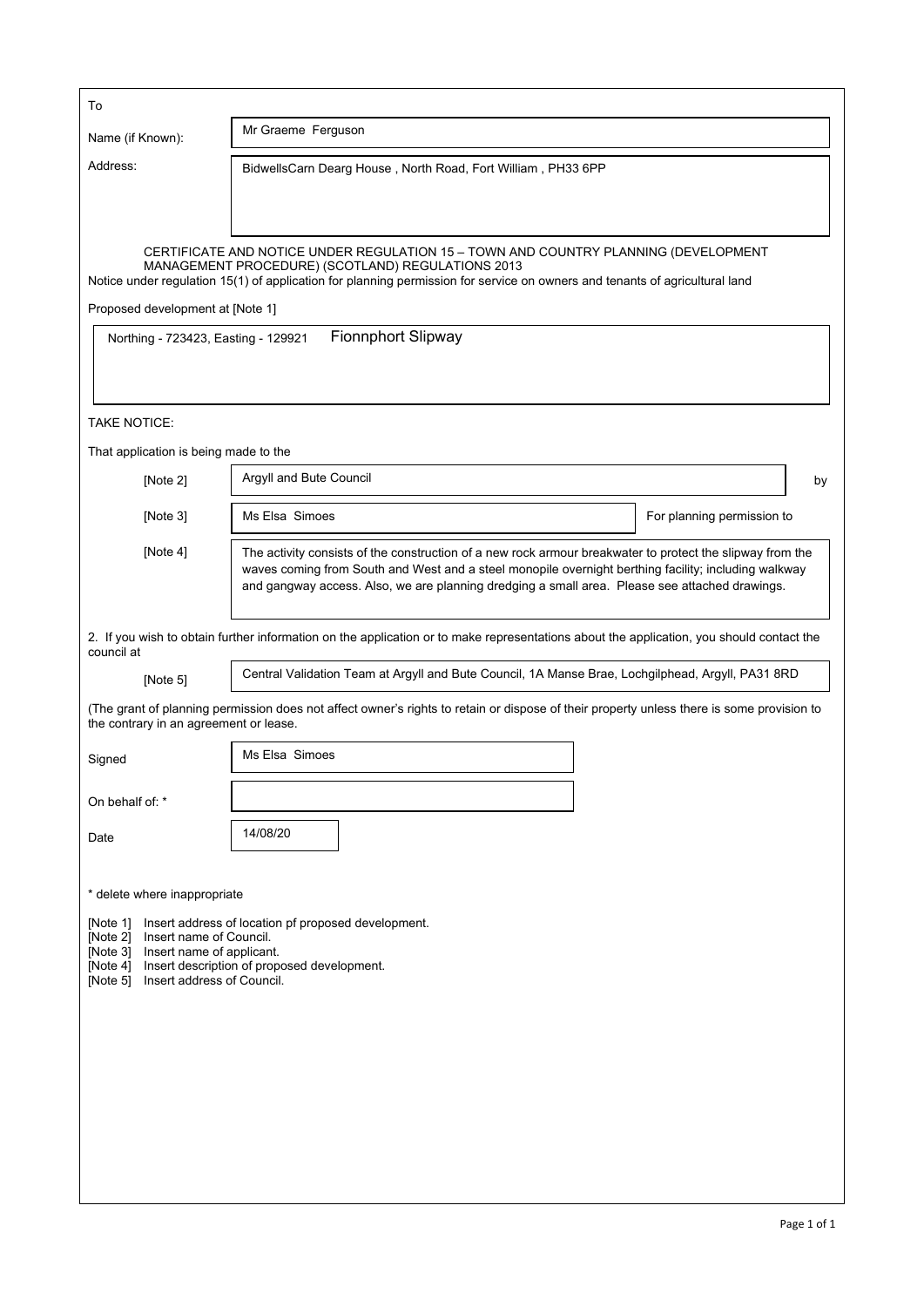| From:               | Simoes, Elsa                                                      |
|---------------------|-------------------------------------------------------------------|
| Sent:               | 14 August 2020 14:28                                              |
| To:                 | 'Graeme Ferguson'                                                 |
| Cc:                 | Salmon, Jamie; Mcgeeney, John                                     |
| Subject:            | RE: Iona Breakwater and Berth - Ownership Notification [OFFICIAL] |
| <b>Attachments:</b> | Iona CompleteNotice.pdf                                           |

### **Classification: OFFICIAL**

Dear Graham,

Correct Ownership Notification attached now.

Thanks Elsa

**From:** Simoes, Elsa **Sent:** 14 August 2020 14:26 **To:** Graeme Ferguson <Graeme.Ferguson@bidwells.co.uk> **Cc:** Salmon, Jamie <Jamie.Salmon@argyll‐bute.gov.uk>; Mcgeeney, John <John.Mcgeeney@argyll‐bute.gov.uk> **Subject:** Iona Breakwater and Berth ‐ Ownership Notification [OFFICIAL]

**Classification: OFFICIAL**

Dear Graham,

Please find attached the Ownership Notification and associated drawings showing our intention to submit a full planning application for Iona Breakwater and Berth

Please download drawings from the following link: https://www.dropbox.com/sh/qg3mj3iw0uq7h04/AABMdAFEExHeIGzFFZBB‐X8Da?dl=0

Thanks Elsa

**Elsa Simoes CEng MICE** Senior Engineer (Structures) **Infrastructure Design** Argyll and Bute Council 01546 604 531 Elsa.Simoes@argyll‐bute.gov.uk www.argyll‐bute.gov.uk



*Argyll and Bute – Realising our potential together*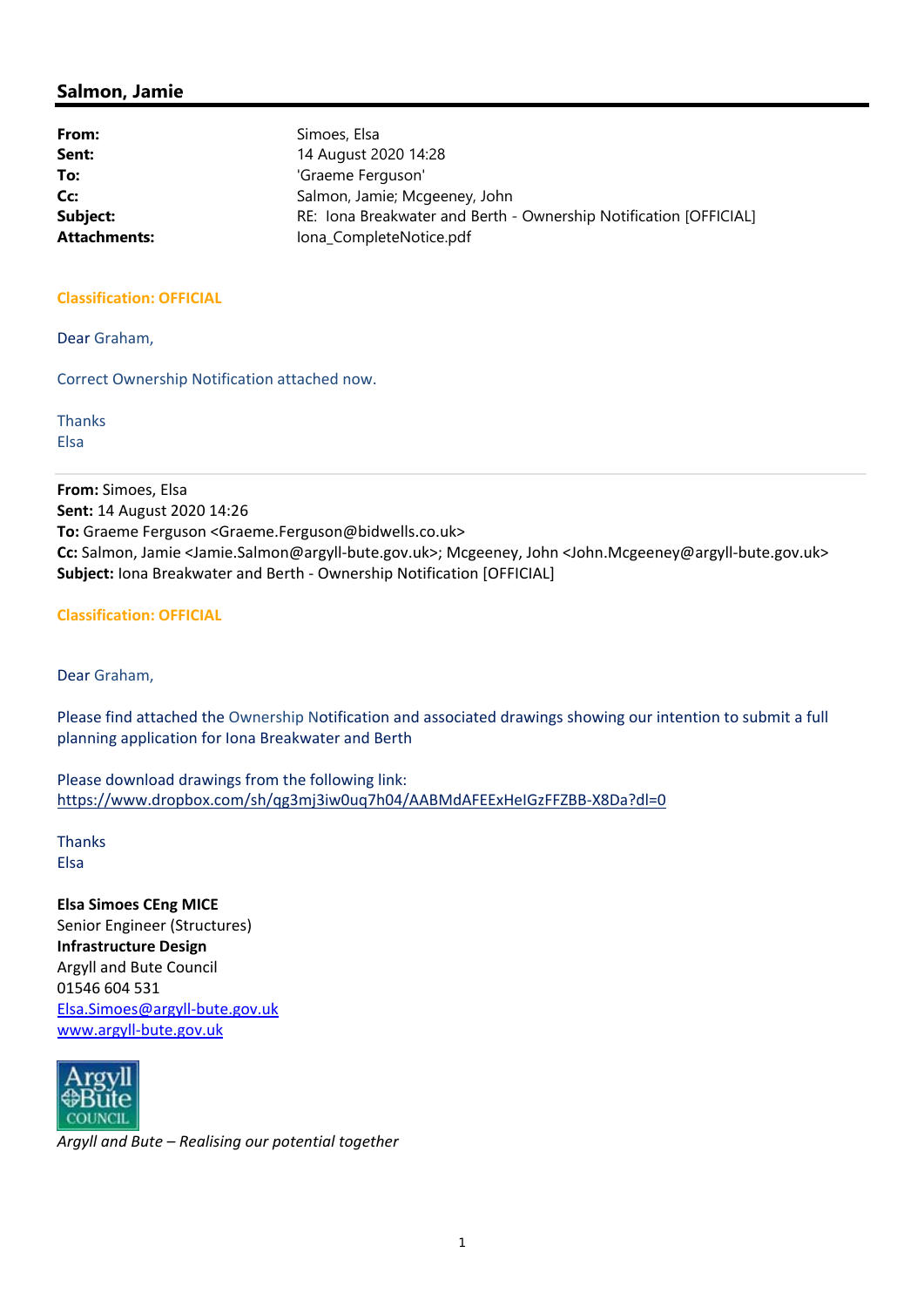| From:               | Simoes, Elsa                                                                  |
|---------------------|-------------------------------------------------------------------------------|
| Sent:               | 14 August 2020 14:31                                                          |
| To:                 | 'Graeme Ferguson'                                                             |
| Cc:                 | Salmon, Jamie; Mcgeeney, John                                                 |
| Subject:            | Fionnphort Breakwater and Overnight Berth - Ownership Notification [OFFICIAL] |
| <b>Attachments:</b> | Fionnphort_CompleteNotice.pdf                                                 |

### **Classification: OFFICIAL**

Dear Graham,

Please find attached the Ownership Notification and associated drawings showing our intention to submit a full planning application for Fionnphort Breakwater and Overnight Berth

Please download drawings from the following link: https://www.dropbox.com/sh/qg3mj3iw0uq7h04/AABMdAFEExHeIGzFFZBB‐X8Da?dl=0

Thanks Elsa

**Elsa Simoes CEng MICE** Senior Engineer (Structures) **Infrastructure Design** Argyll and Bute Council 01546 604 531 Elsa.Simoes@argyll‐bute.gov.uk www.argyll‐bute.gov.uk



*Argyll and Bute – Realising our potential together*

*Argyll and Bute Council classify the sensitivity of emails according to the Government Security Classifications. The adopted classifications are:* 

#### *NOT PROTECTIVELY MARKED*

*Non public sector business i.e. does not require protection.* 

*OFFICIAL*

*Routine public sector business, operations and services.* 

#### *OFFICIAL-SENSITIVE*

*Particularly sensitive information that can be shared on a need to know basis, where inappropriate access or release could have damaging consequences. Disclosure in response to FOISA should be verified with the data owner prior to release.*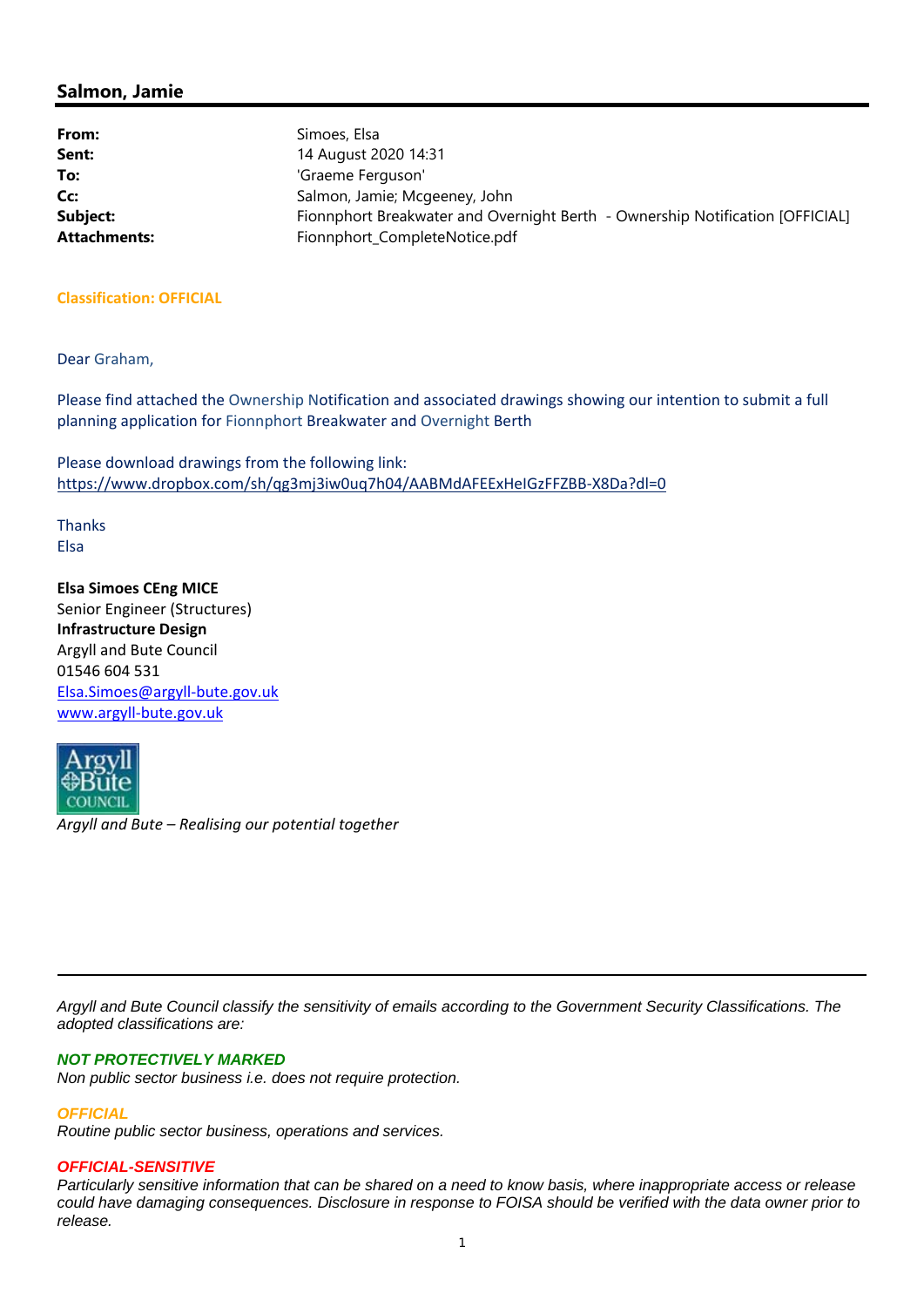| From:    | Anne Chesney <anne.chesney@hse.gov.uk></anne.chesney@hse.gov.uk>                                      |  |  |
|----------|-------------------------------------------------------------------------------------------------------|--|--|
| Sent:    | 14 August 2020 15:13                                                                                  |  |  |
| To:      | Salmon, Jamie; Simoes, Elsa                                                                           |  |  |
| Cc:      | Mcgeeney, John                                                                                        |  |  |
| Subject: | RE: Iona Breakwater and Berth & Fionnphort Breakwater and Overnight Berth-<br>Notification [OFFICIAL] |  |  |

Thanks Jamie, I've made enquiries, shall get back to you with outcome, best wishes Anne

### **Anne Chesney|Visiting Officer|Construction Division**

Health & Safety Executive | Cornerstone, 107 West Regent Street Glasgow, G2 2BA | 18 020 3028 2426

## **I'm Part -Time - Working days: Wednesday, Thursday and Friday**

The current COVID 19 crisis is making receipt of, and access to, post extremely problematic. HSE would be *grateful if you could avoid sending hard copy mail wherever possible and instead send electronic versions.* Please let us know by phone or email of any instances where this is not possible and hard copy mail needs urgent *attention*

**From:** Salmon, Jamie <Jamie.Salmon@argyll‐bute.gov.uk> **Sent:** 14 August 2020 14:43 **To:** Anne Chesney <Anne.Chesney@hse.gov.uk>; Simoes, Elsa <Elsa.Simoes@argyll‐bute.gov.uk> **Cc:** Mcgeeney, John <John.Mcgeeney@argyll‐bute.gov.uk> **Subject:** RE: Iona Breakwater and Berth & Fionnphort Breakwater and Overnight Berth‐ Notification [OFFICIAL]

### **Classification: OFFICIAL**

Good Afternoon Anne,

Thank you very much for your prompt reply. We do not have a contact name other than yourself although have lupenquiries@hsl.gsi.gov.uk ‐ could you advise whether this would be the most appropriate to use (for our notification of proposed marine works at Fionnphort & Iona) or if you would be able to provide anything more appropriate for our use here?

Kind Regards, Jamie

**Jamie Salmon GMICE**  Graduate Engineer **Infrastructure Design**  Argyll and Bute Council

**01546 604 429** 

**07500 572 915** 

jamie.salmon@argyll‐bute.gov.uk www.argyll‐bute.gov.uk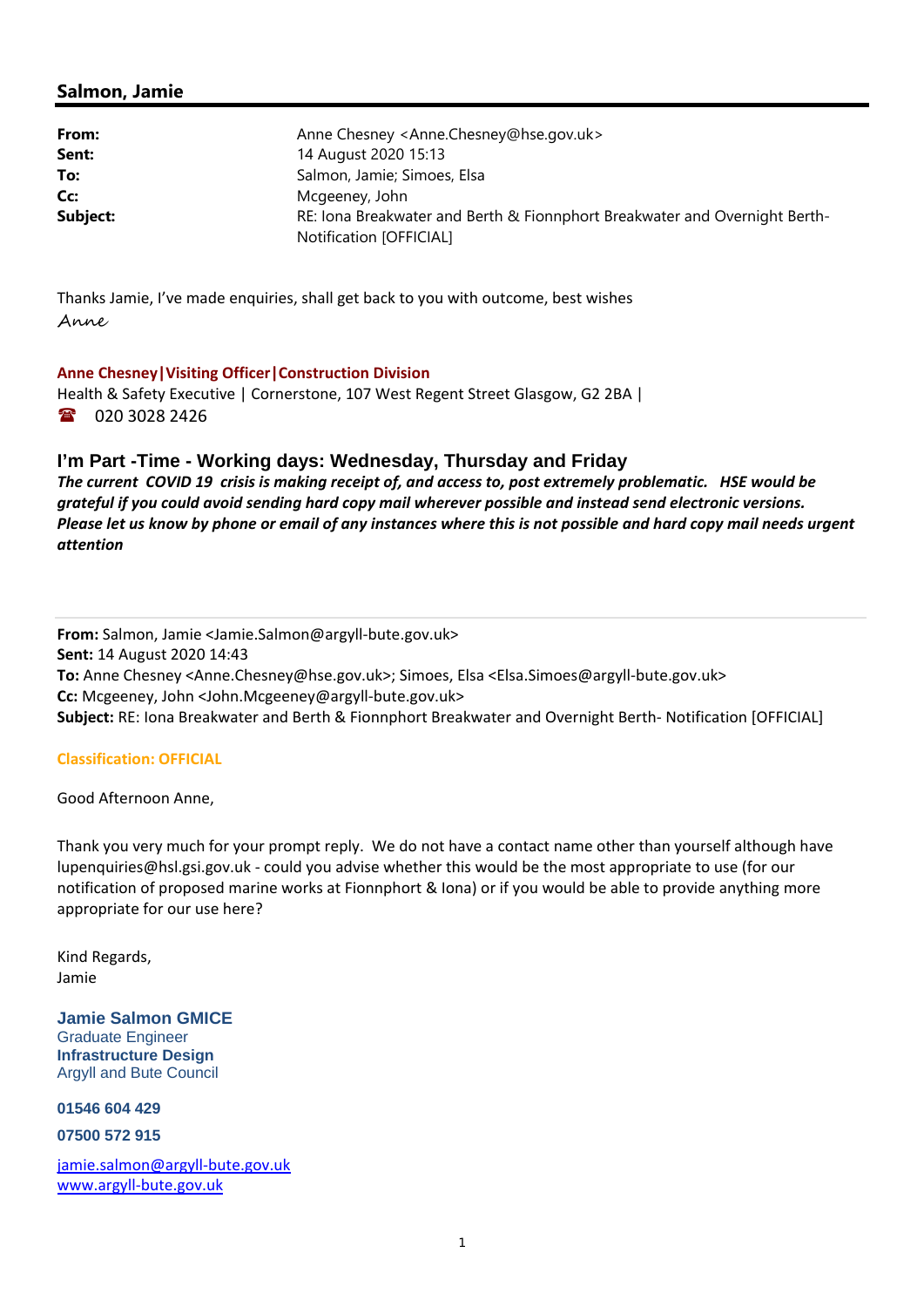

**From:** Anne Chesney [mailto:Anne.Chesney@hse.gov.uk] **Sent:** 14 August 2020 14:20 **To:** Simoes, Elsa <Elsa.Simoes@argyll‐bute.gov.uk> **Cc:** Salmon, Jamie <Jamie.Salmon@argyll‐bute.gov.uk>; Mcgeeney, John <John.Mcgeeney@argyll‐bute.gov.uk> **Subject:** RE: Iona Breakwater and Berth & Fionnphort Breakwater and Overnight Berth‐ Notification [OFFICIAL]

Good afternoon Elsa

I can confirm that I am not the contact with HSE who deals with this type of enquiry. I note that the attached is addressed to me at HSL in Buxton.

Please check and let me know if I was the intended recipient or do you want me to re‐directed to a colleague, I would need their name.

Looking forwarded to hearing from you. Best wishes

Anne

## **Anne Chesney|Visiting Officer|Construction Division**

Health & Safety Executive | Cornerstone, 107 West Regent Street Glasgow, G2 2BA | 1 020 3028 2426

## **I'm Part -Time - Working days: Wednesday, Thursday and Friday**

The current COVID 19 crisis is making receipt of, and access to, post extremely problematic. HSE would be *grateful if you could avoid sending hard copy mail wherever possible and instead send electronic versions.* Please let us know by phone or email of any instances where this is not possible and hard copy mail needs urgent *attention*

**From:** Simoes, Elsa <Elsa.Simoes@argyll‐bute.gov.uk> **Sent:** 14 August 2020 13:54 To: Anne Chesney <Anne.Chesney@hse.gov.uk> **Cc:** Salmon, Jamie <Jamie.Salmon@argyll‐bute.gov.uk>; Mcgeeney, John <John.Mcgeeney@argyll‐bute.gov.uk> **Subject:** Iona Breakwater and Berth & Fionnphort Breakwater and Overnight Berth‐ Notification [OFFICIAL]

**Classification: OFFICIAL**

Dear Anne,

Please find attached the notification and associated drawings showing our intention to submit a full planning application for Iona Breakwater and Berth and Fionnphort Breakwater and Overnight Berth.

Please download drawings from the following link: https://www.dropbox.com/sh/qg3mj3iw0uq7h04/AABMdAFEExHeIGzFFZBB‐X8Da?dl=0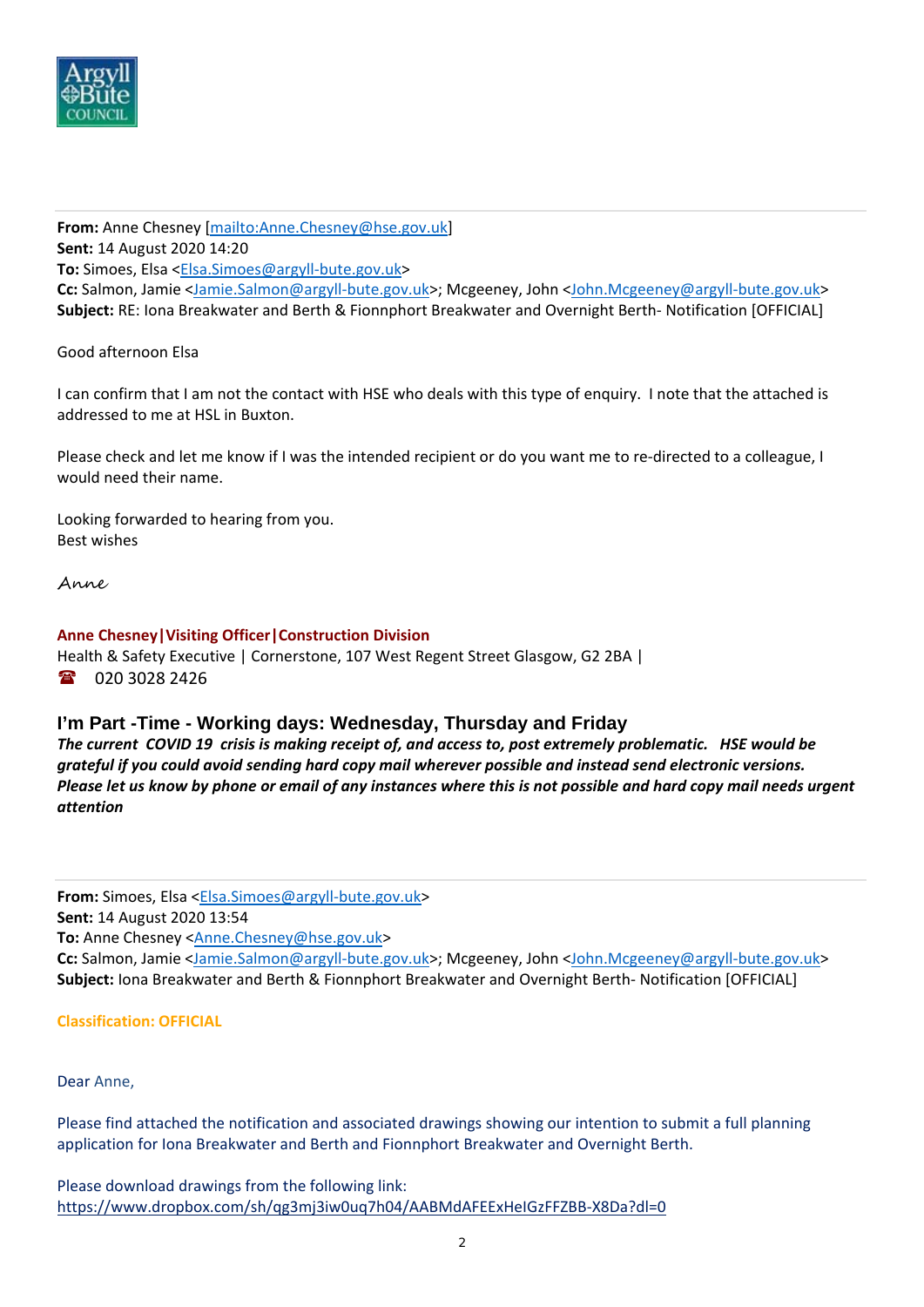Your comments on these developments would be welcome.

**Thanks** Elsa

**Elsa Simoes CEng MICE** Senior Engineer (Structures) **Infrastructure Design** Argyll and Bute Council 01546 604 531 Elsa.Simoes@argyll‐bute.gov.uk www.argyll‐bute.gov.uk



*Argyll and Bute – Realising our potential together*

Argyll and Bute Council's e-mail system (also used by LiveArgyll) classifies the sensitivity of emails according to the *Government Security Classifications.*

Privileged/Confidential Information may be contained in this message. If you are not the addressee indicated in this message (or responsible for delivery of the message to such person), you may not disclose, copy or deliver this message to anyone and any action taken or omitted to be taken in reliance on it, is prohibited and may be unlawful.

In such case, you should destroy this message and kindly notify the sender by reply email. Opinions, conclusions and other information in this message that do not relate to the official business of Argyll and Bute Council or LiveArgyll shall be understood as neither given nor endorsed by them.

All communications sent to or from Argyll and Bute Council or LiveArgyll may be subject to recording and/or monitoring in accordance with relevant legislation..

This email has been scanned for viruses, vandals and malicious content.

This email has been scanned by the Symantec Email Security.cloud service. For more information please visit http://www.symanteccloud.com

\_\_\_\_\_\_\_\_\_\_\_\_\_\_\_\_\_\_\_\_\_\_\_\_\_\_\_\_\_\_\_\_\_\_\_\_\_\_\_\_\_\_\_\_\_\_\_\_\_\_\_\_\_\_\_\_\_\_\_\_\_\_\_\_\_\_\_\_\_\_

\_\_\_\_\_\_\_\_\_\_\_\_\_\_\_\_\_\_\_\_\_\_\_\_\_\_\_\_\_\_\_\_\_\_\_\_\_\_\_\_\_\_\_\_\_\_\_\_\_\_\_\_\_\_\_\_\_\_\_\_\_\_\_\_\_\_\_\_\_\_

\*\*\*\*\*\*\*\*\*\*\*\*\*\*\*\*\*\*\*\*\*\*\*\*\*\*\*\*\*\*\*\*\*\*\*\*\*\*\*\*\*\*\*\*\*\*\*\*\*\*\*\*\*\*\*\*\*\*\*\*\*\*\*\*\*\*\*\*\*\*\*\*\*\*\*\*\*\*\*\*\*\*\*\*\*\*\*\*\*\*\*\*\*\*\*\*\*\*\*\*\*\*\*\*\*\*\*\*\*\*\*\*\*

Please note : Incoming and outgoing email messages are routinely monitored for compliance with our policy on the use of electronic communications and may be automatically logged, monitored and / or recorded for lawful purposes by the GSI service provider.

Interested in Occupational Health and Safety information?

Please visit the HSE website at the following address to keep yourself up to date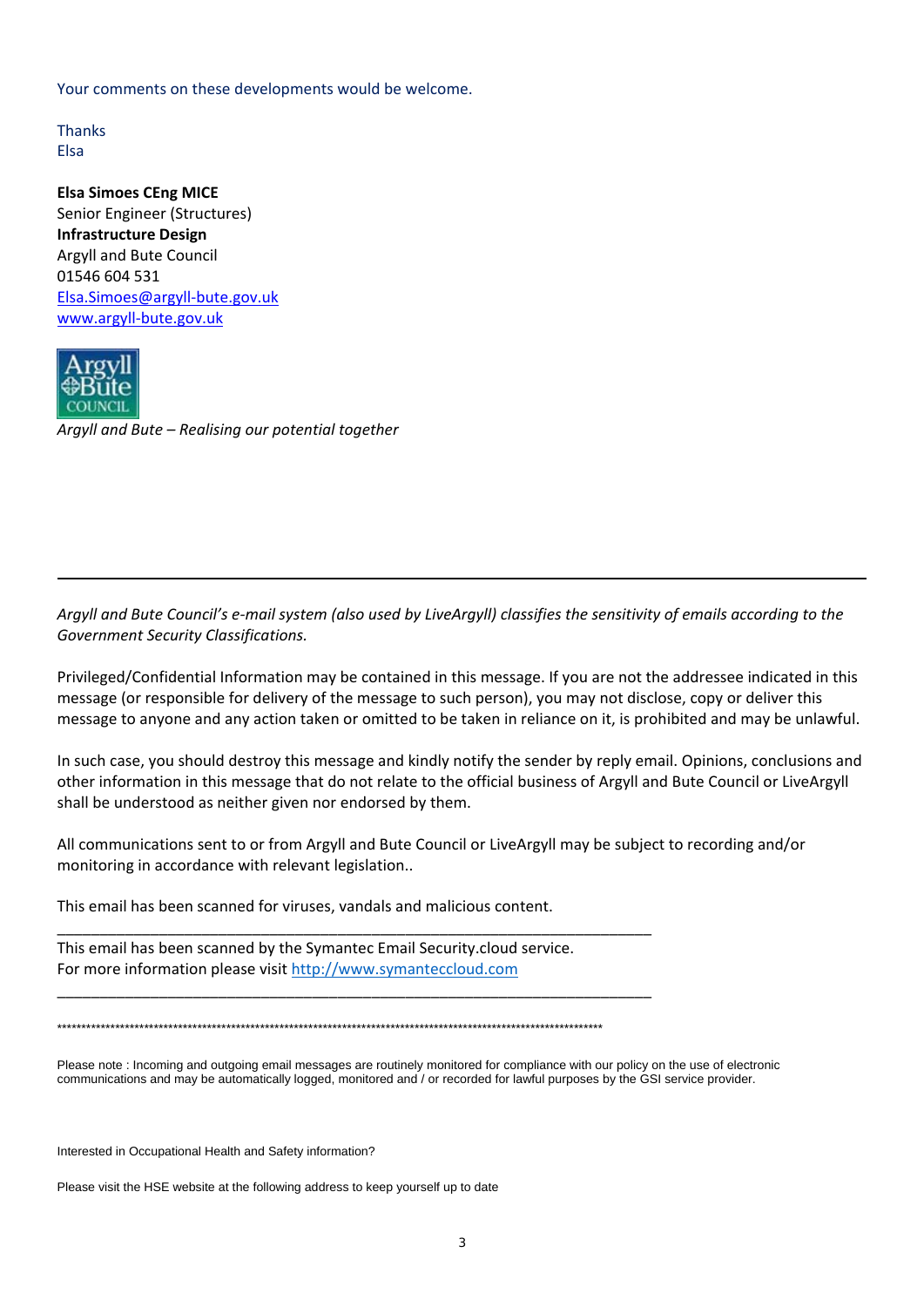| From:               | Simoes, Elsa                                                           |
|---------------------|------------------------------------------------------------------------|
| Sent:               | 14 August 2020 14:42                                                   |
| To:                 | 'scotland-marine@bidwells.co.uk'                                       |
| Cc:                 | Salmon, Jamie; Mcgeeney, John                                          |
| Subject:            | Iona Breakwater and Berth & Fionnphort Breakwater and Overnight Berth- |
|                     | Notification [OFFICIAL]                                                |
| <b>Attachments:</b> | Crown Estate-Notification Iona and Fionnphort.pdf                      |

### **Classification: OFFICIAL**

Dear Scotland – Marine Team,

Please find attached the notification and associated drawings showing our intention to submit a full planning application for Iona Breakwater and Berth and Fionnphort Breakwater and Overnight Berth.

Please download drawings from the following link: https://www.dropbox.com/sh/qg3mj3iw0uq7h04/AABMdAFEExHeIGzFFZBB‐X8Da?dl=0

Your comments on these developments would be welcome.

Thanks Elsa

**Elsa Simoes CEng MICE** Senior Engineer (Structures) **Infrastructure Design** Argyll and Bute Council 01546 604 531 Elsa.Simoes@argyll‐bute.gov.uk www.argyll‐bute.gov.uk



*Argyll and Bute Council classify the sensitivity of emails according to the Government Security Classifications. The adopted classifications are:* 

#### *NOT PROTECTIVELY MARKED*

*Non public sector business i.e. does not require protection.* 

#### *OFFICIAL*

*Routine public sector business, operations and services.*